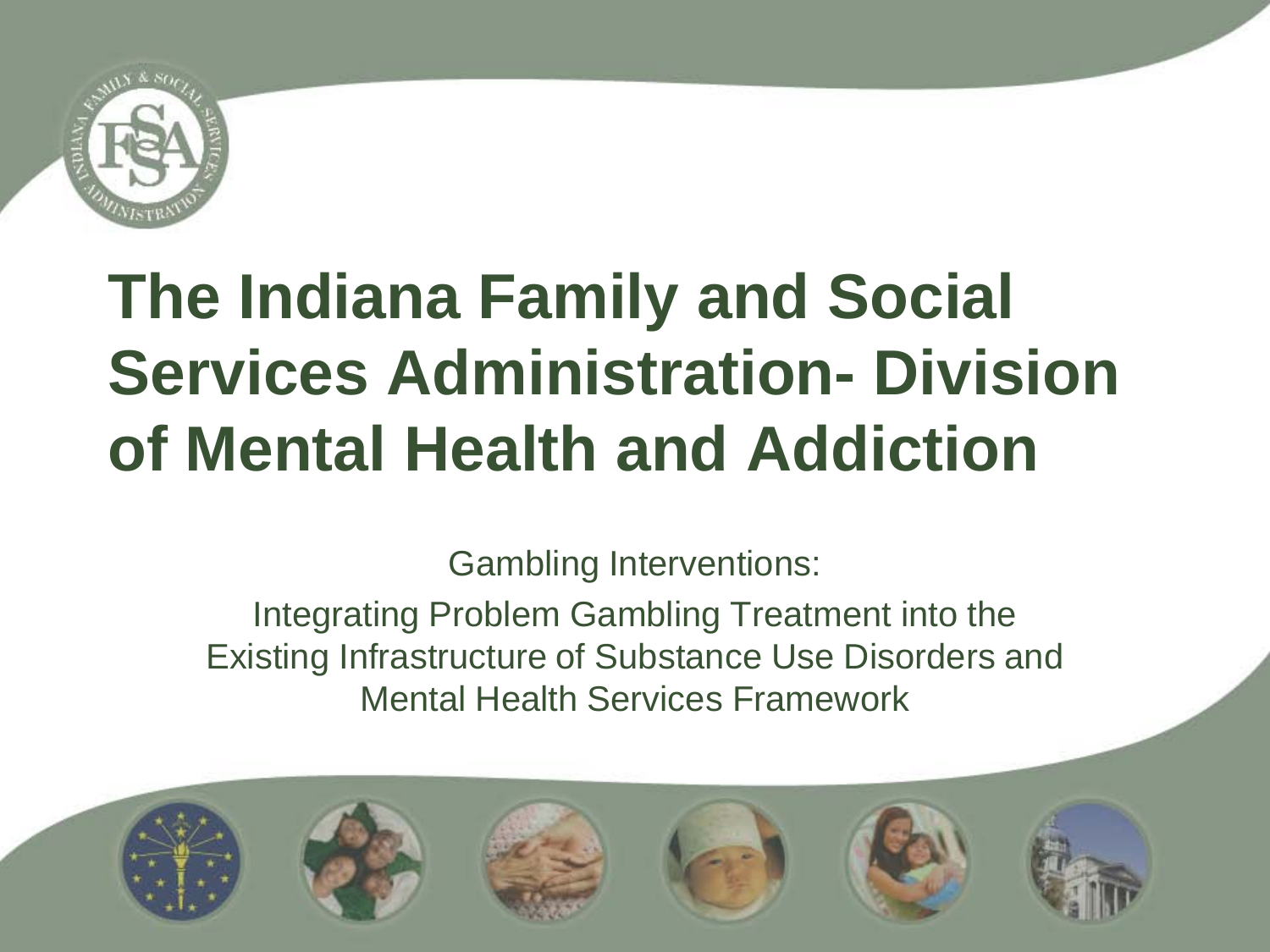

# **Presentation Outline**

- Innovation in the Delivery of Treatment
	- Change Catapult
	- The Paradigm Shift
	- Problem Gambling Transformation Process

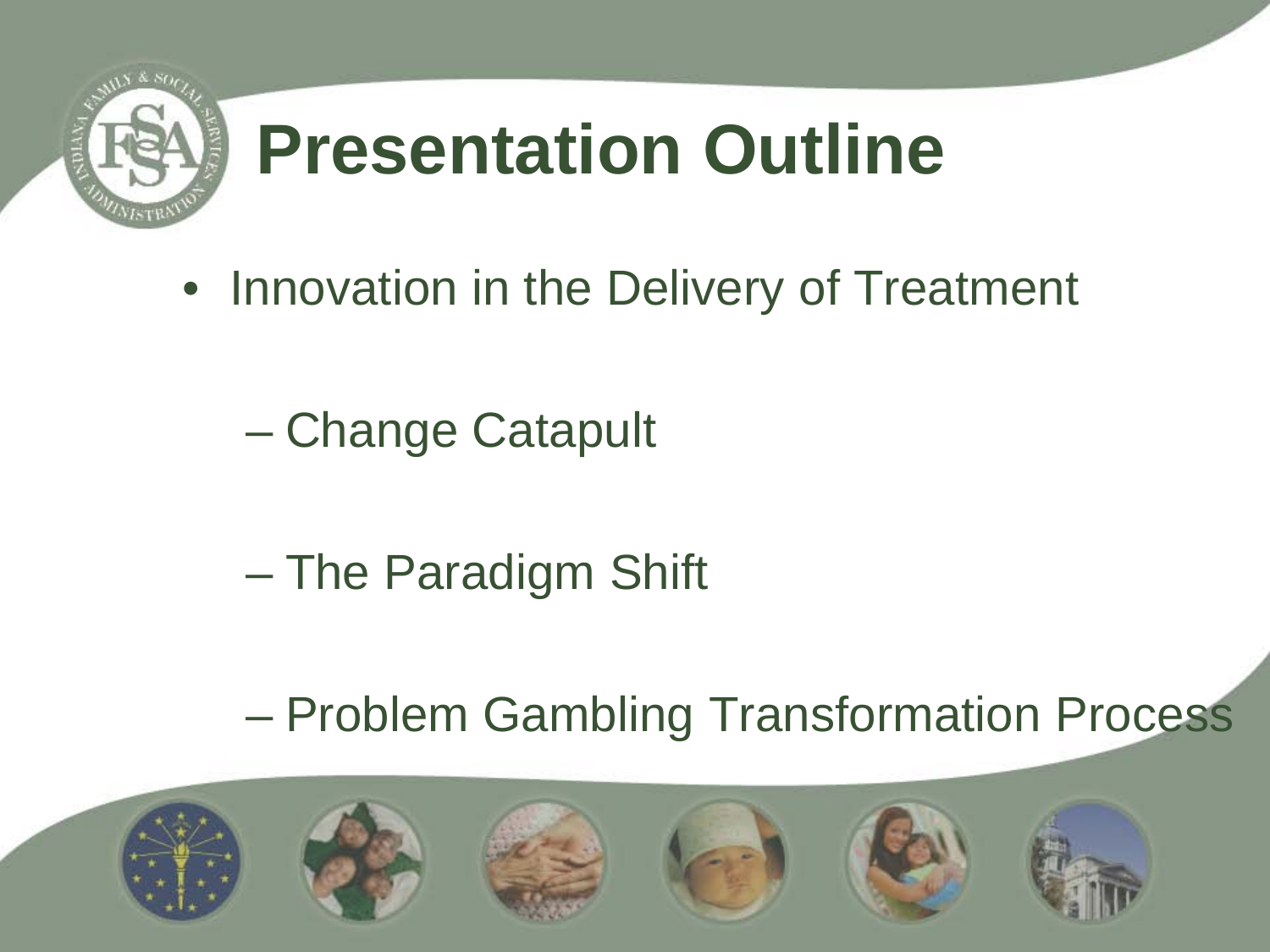

## Innovation in the Delivery of Treatment

### Change Catapult

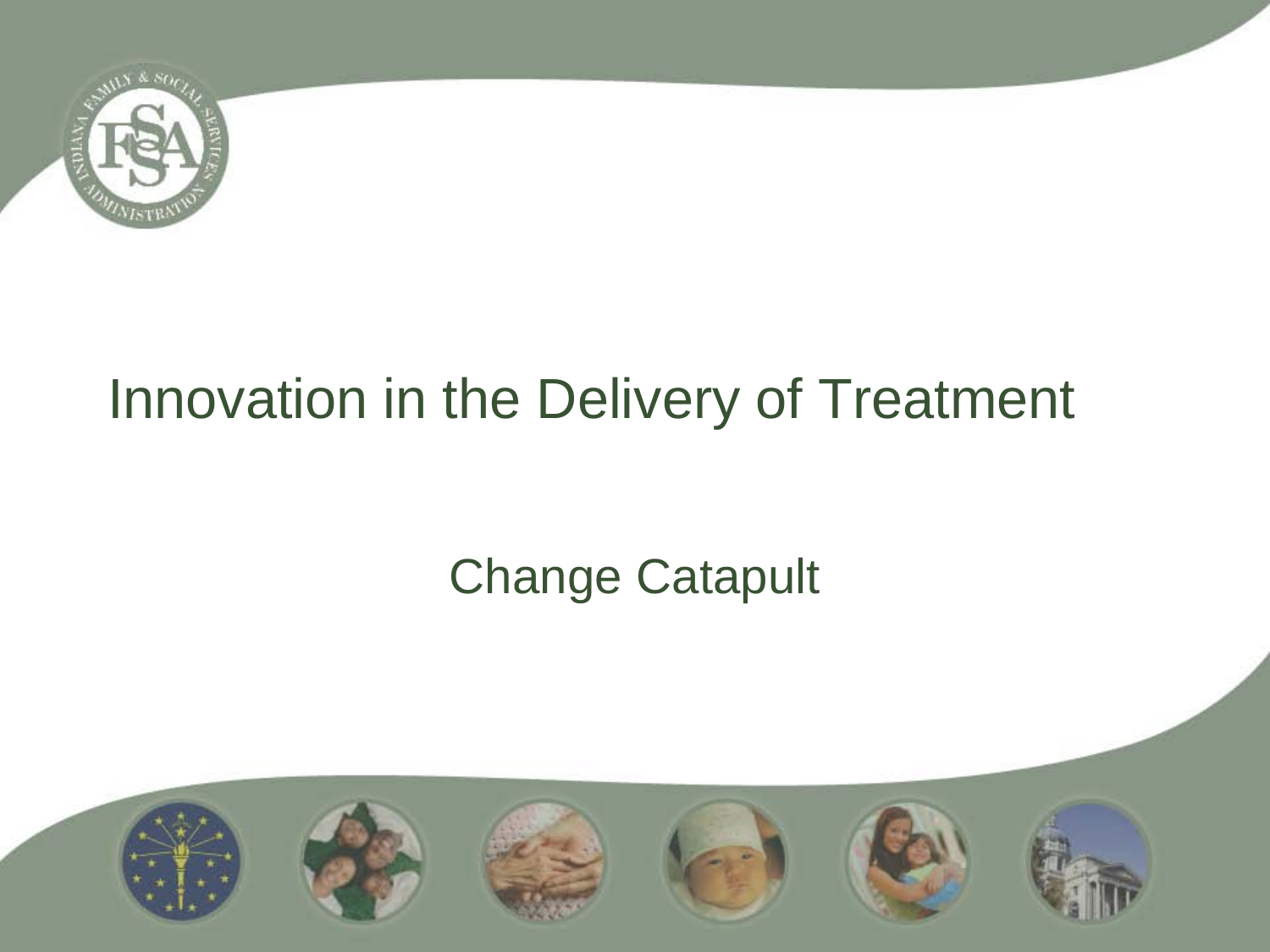

## **Low Enrollment Numbers**

DMHA has been responsible for funding gambling treatment services since 1997

- <3,000 people had been enrolled in problem gambling treatment
	- We know that 2-3% of the population has a gambling problem
	- Problem gambling increases by 1-5% for forensic populations
	- Problem gambling among individuals with substance use disorders is 4-5% higher

– SAMHSA, Indiana Council on Problem Gambling,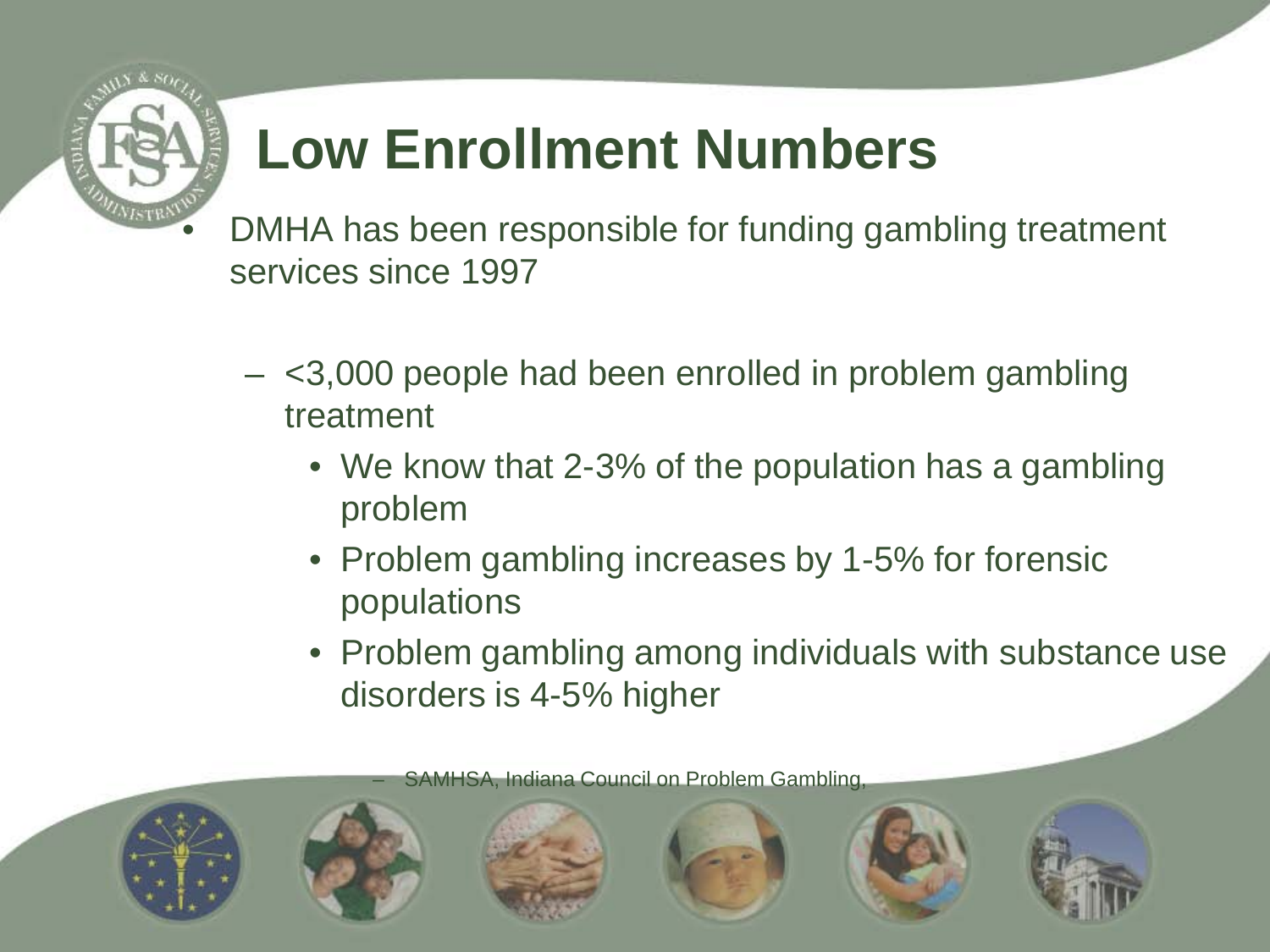

## **Low Enrollment Numbers Cont…**

- Enrollment numbers did not match the Voluntary Exclusion Program (VEP)
	- VEP 1,119 Indiana Residents enrolled as of June 30, 2009
- Enrollments did not match hotline calls
	- Hotline calls specific to problem gambling approximately 75 a month (900 a year)

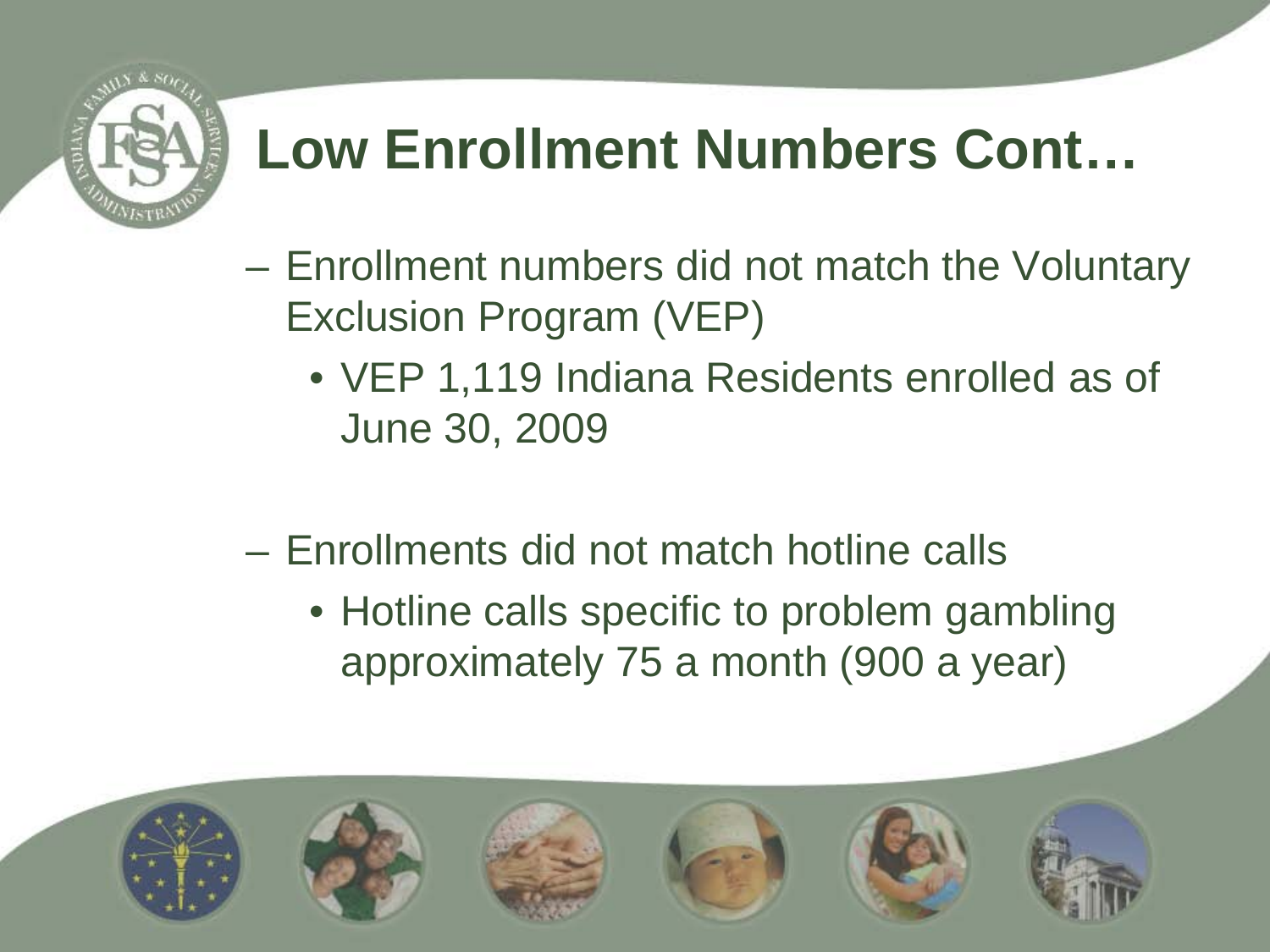

## **Inconsistent Screening**

- Screening for problem gambling was not consistent
	- Providers mandated to screen for co-occurring disorders in their contracts but not held accountable
	- DMHA technology did not fully support enrollment for consumers with a co-occurring disorder
	- Screening tool inconsistency

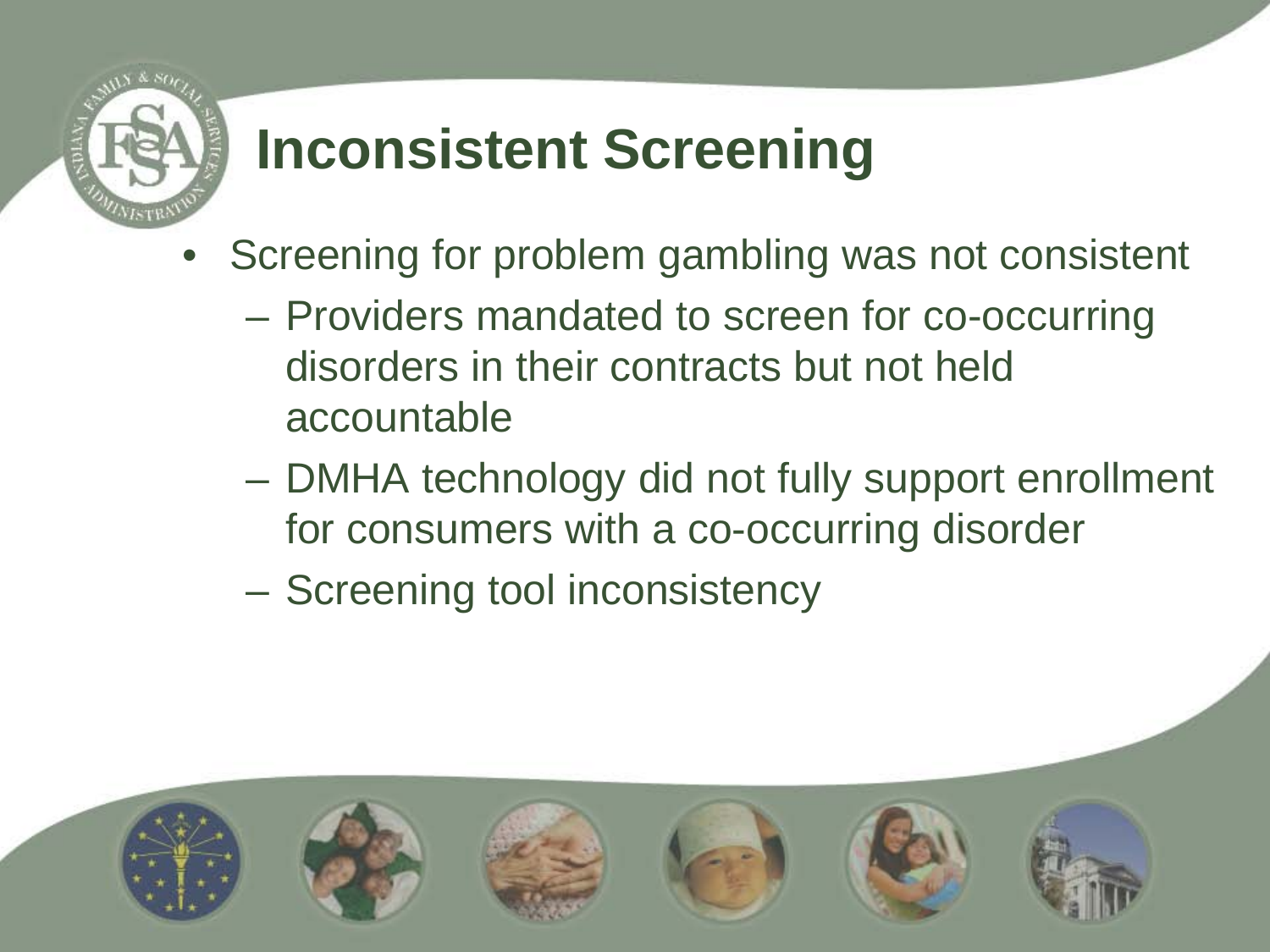## **Service & Payment System Inadequacy's**

- Treatment for problem gamblers was not consumer driven or recovery focused
	- Screening and enrollment was the only services required
- Community partners including the criminal justice system was not engaged in treatment for problem gamblers
- The Indiana payment system did not Promote ongoing treatment or follow-up
	- \$2,204 per client
	- Income eligibility restrictions

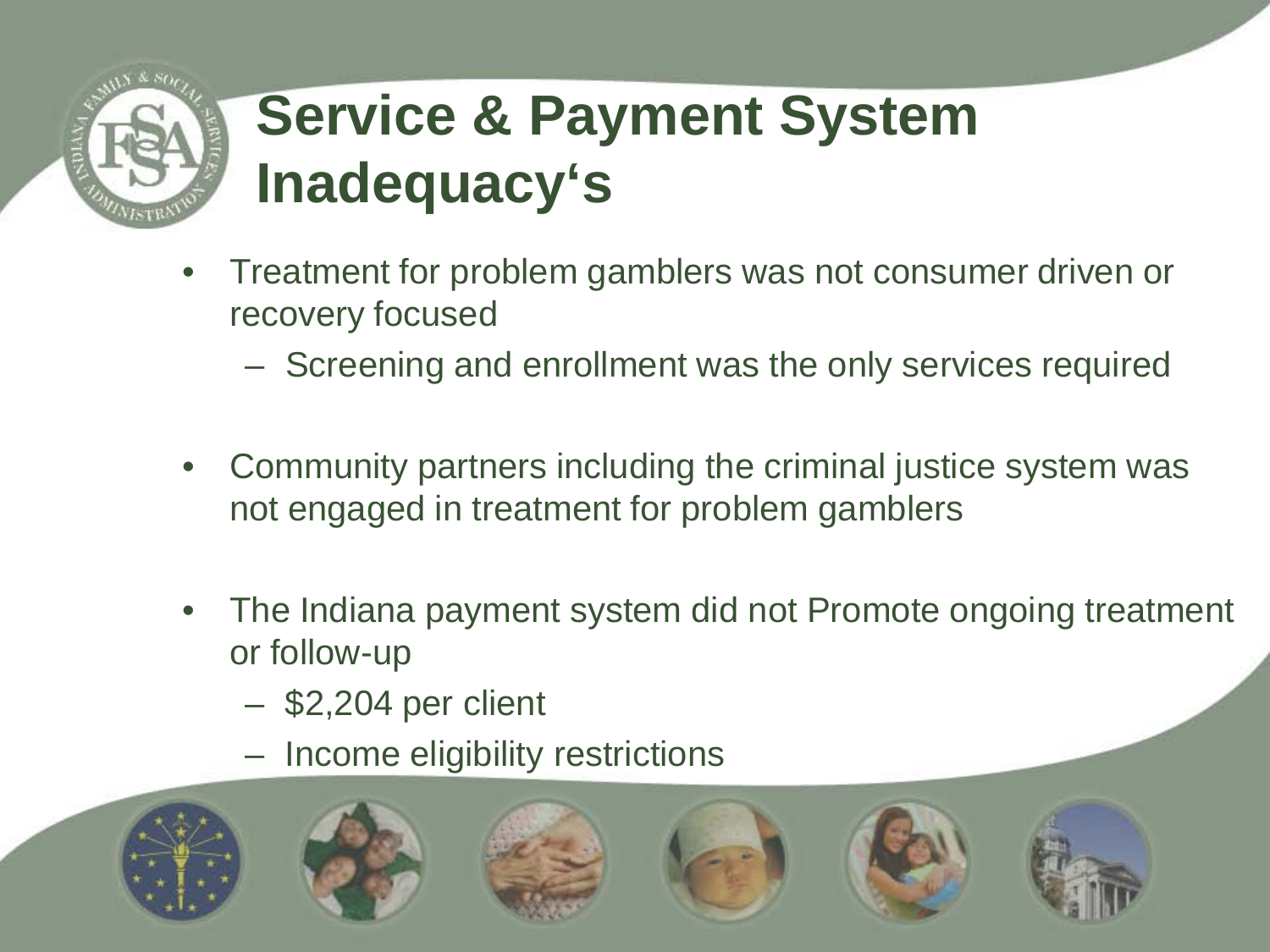

## Innovation in the Delivery of Treatment

### The Paradigm Shift

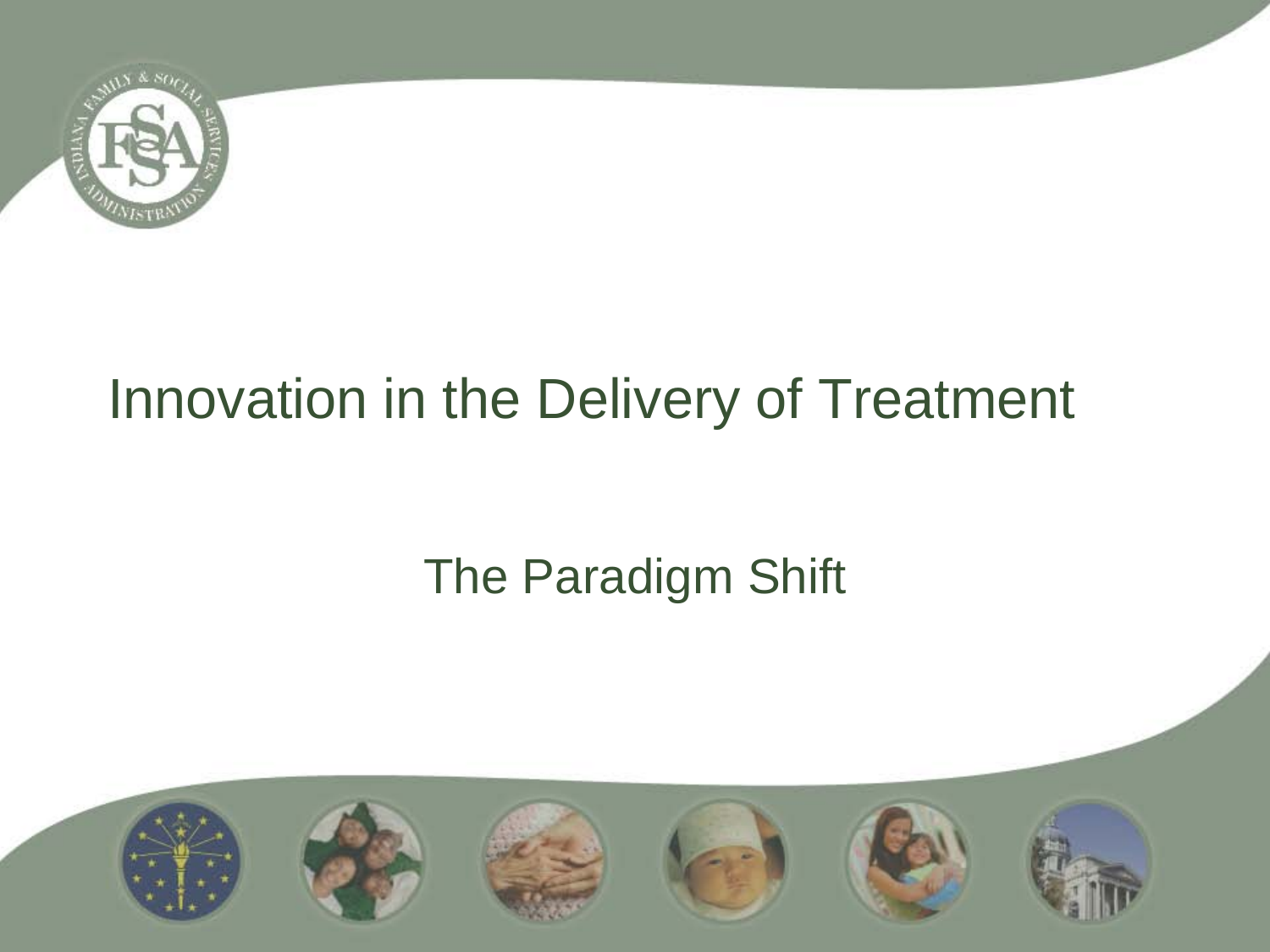## Elicited Consumer, Provider, and Community Input

- Brief Overview of the Problem Gambling Workgroup:
	- Convened in the spring of 2008
	- Charged with developing a list of recommendations to be presented to the DMHA Executive Leadership
	- Comprised of providers, consumers, advocacy group, DMHA, community members, and gaming industry representatives
	- Analyzed enrollment and hotline data
	- Completed recommendations
	- Added two workgroup members to the Addiction Advisory Board

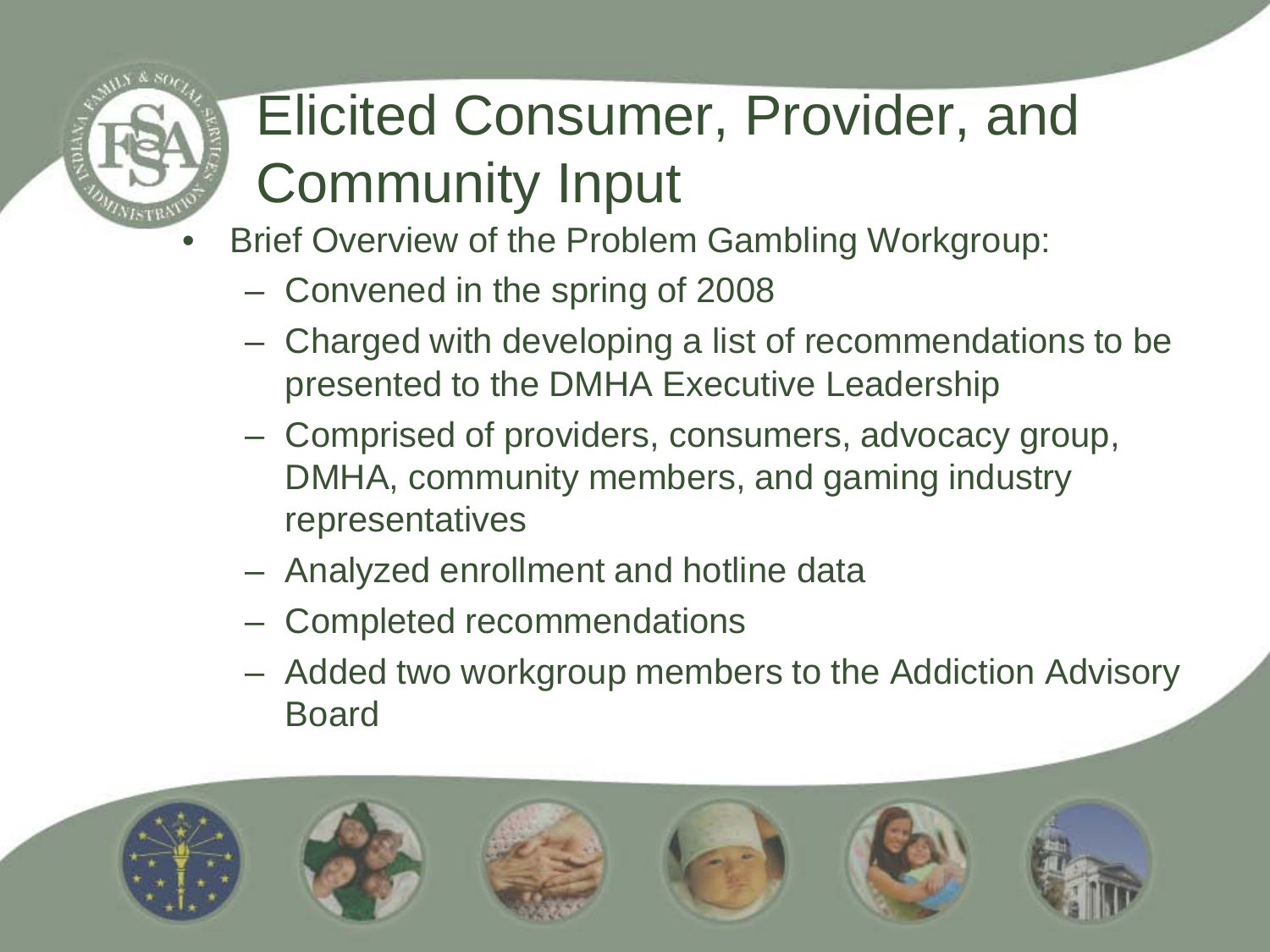

## Education/ Awareness

- Facilitated and/or Presented at over a 100 times in the last 24 months
- Message was about gambling in Indiana, problem gambling, resources, hope/ recovery is possible, importance of screening and referring to treatment
- *Over 5,000 people heard our message*

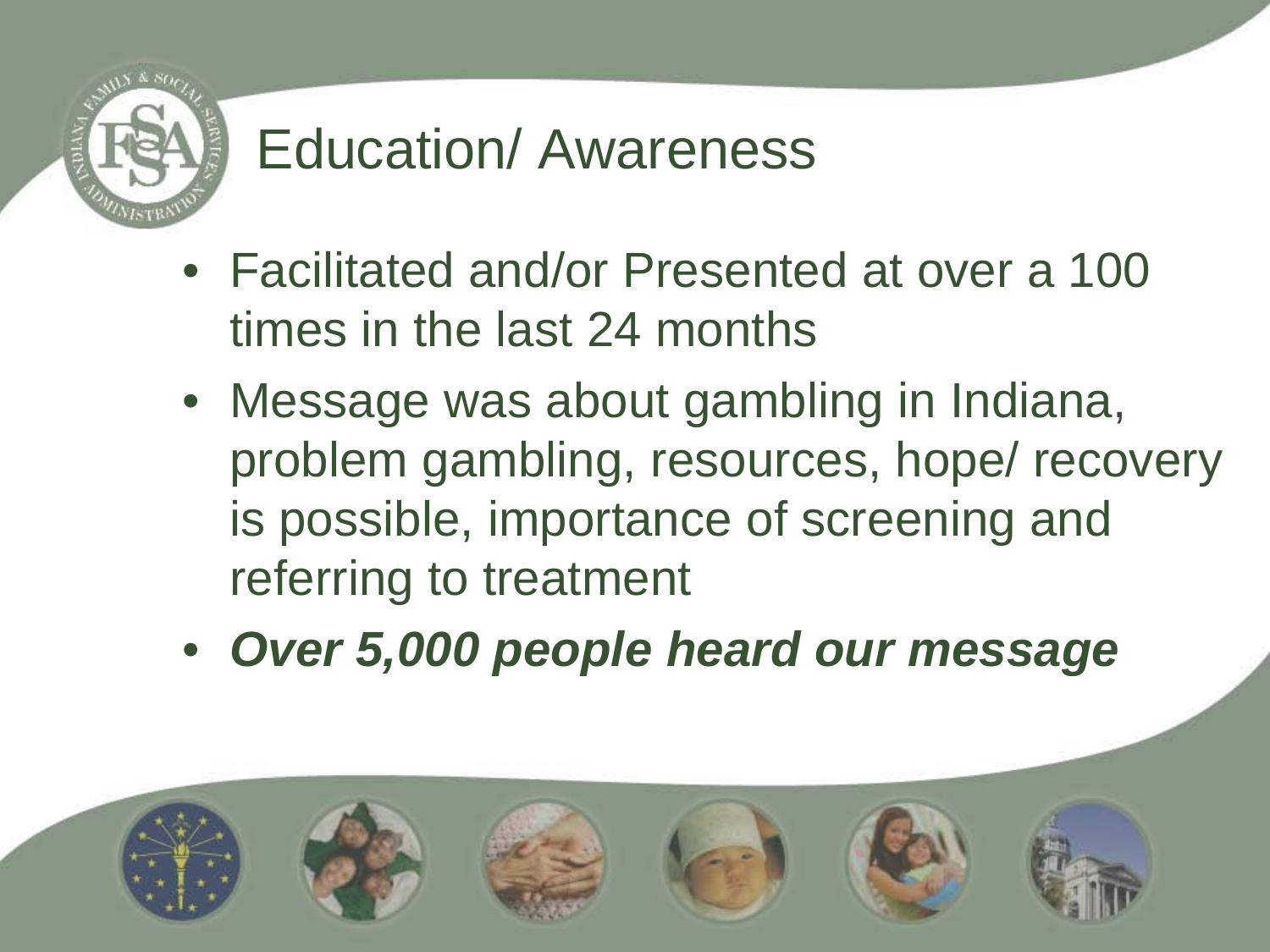

## Leveraged Leadership Support

• Meetings, meetings, and more meetings

- **Director**
- Deputy Directors
- Assistant Deputies
- Director of Finance
- Reported the success of Access to Recovery (ATR) Fee for Service System
- Integrated problem gambling screening into ATR
- Demonstrated increased numbers of individual scoring a 3 or more on the SOGS identified through ATR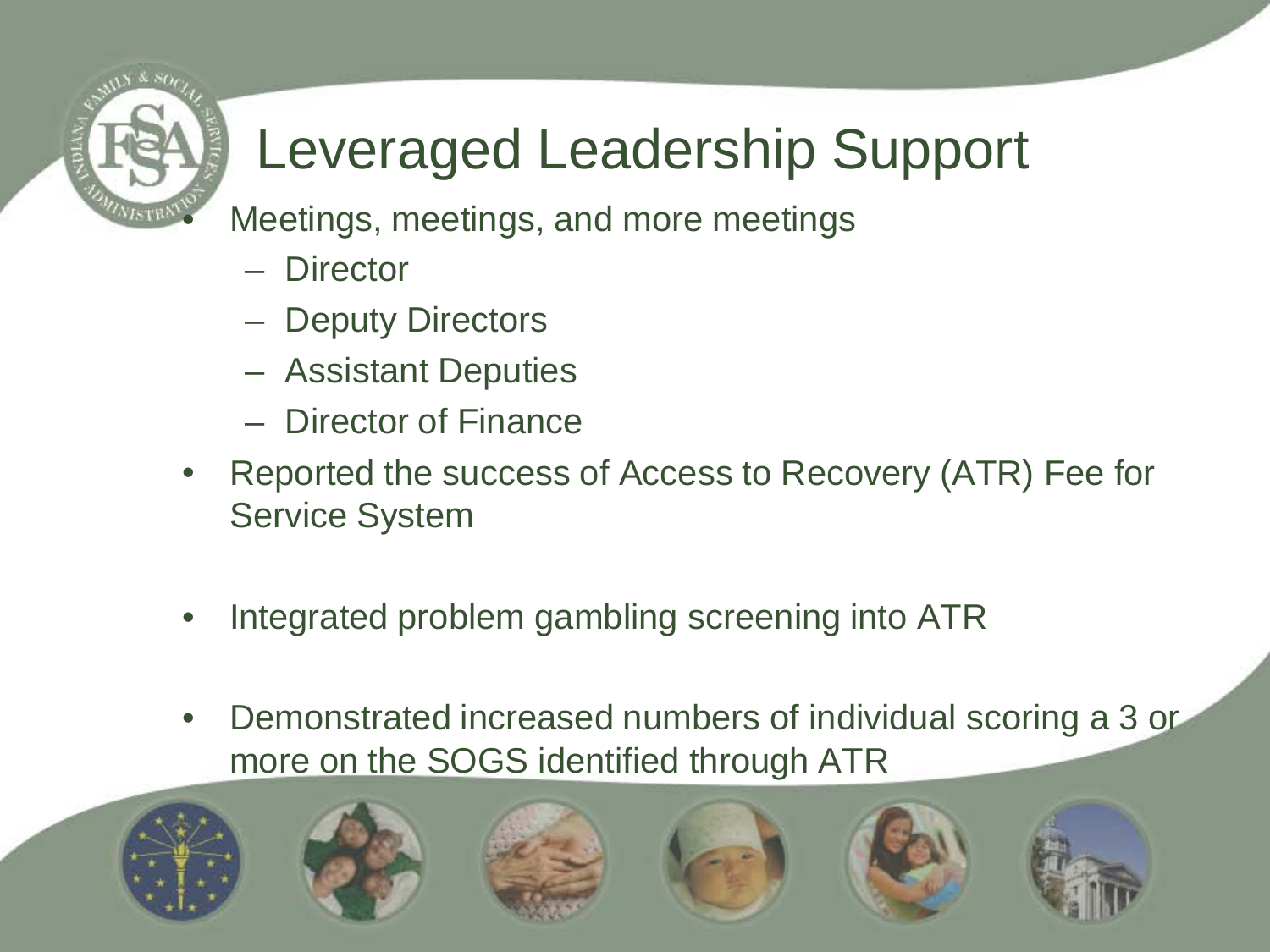## Building a Framework for Change

- Began to analyze what clinical and recovery services are critical to assisting the problem gambler
	- Looked at Indiana statue, current provider contracts and problem gambling special conditions
	- Reviewed all the recommendations of the problem gambling workgroup
	- Reviewed ATR and Medicaid Rehabilitation Option reimbursement rates
	- Estimated the cost of services for a problem gambler in treatment and advocated for an increase for reimbursement per person.

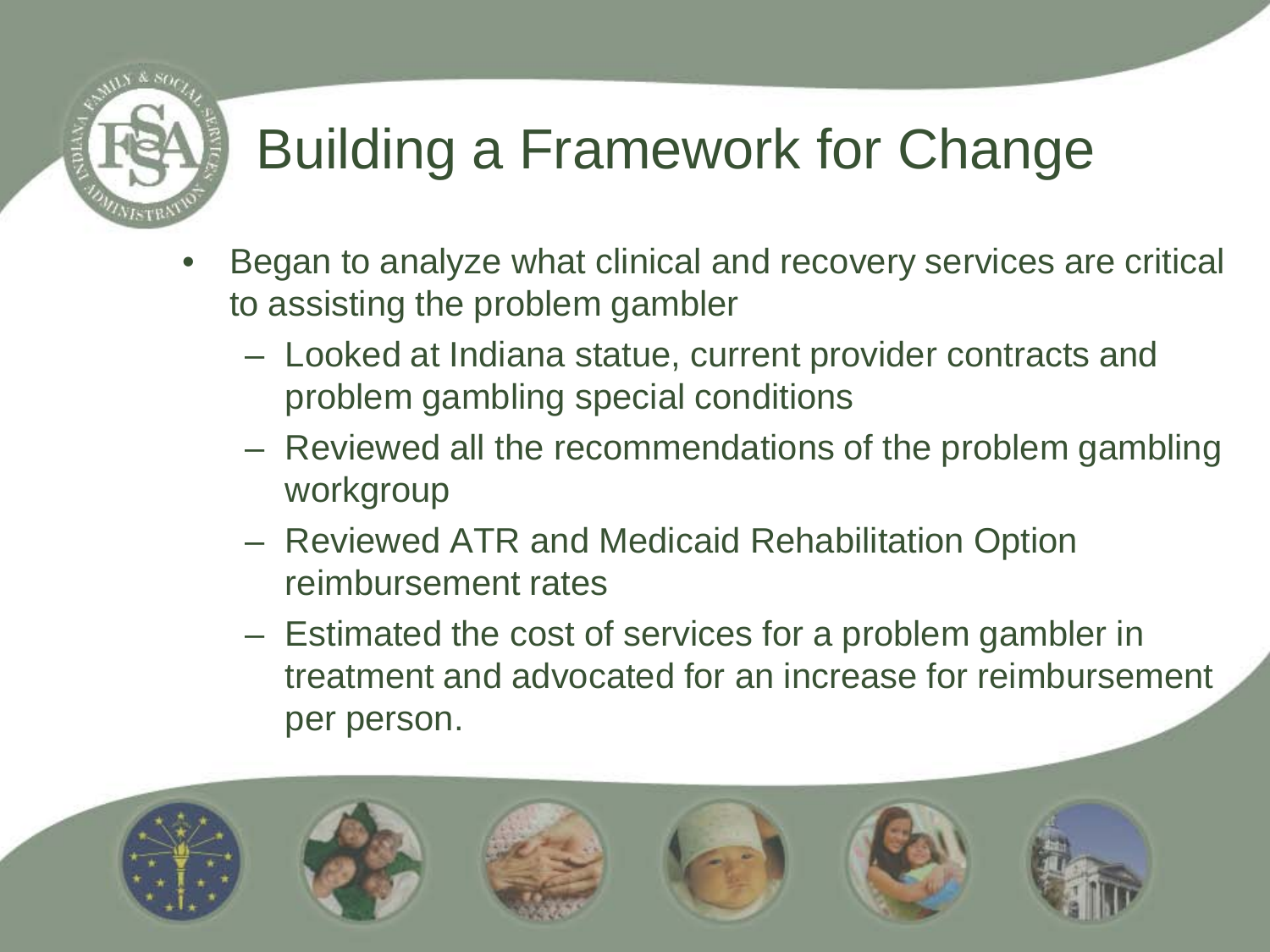

#### The Results:

#### Full Continuum of Care that is Client Centered

- Individualized treatment planning
- 24 hour crisis intervention
- Case management
- Intensive outpatient
- Counseling and treatment
- Acute stabilization/ Detox
- Residential treatment
- Day Treatment
- Medication Eval and **Monitoring**
- Psychiatric Consultation
- Financial Counseling
- Transportation
- Education Class
- Intake (South Oaks Gambling Screen & Enrollment)

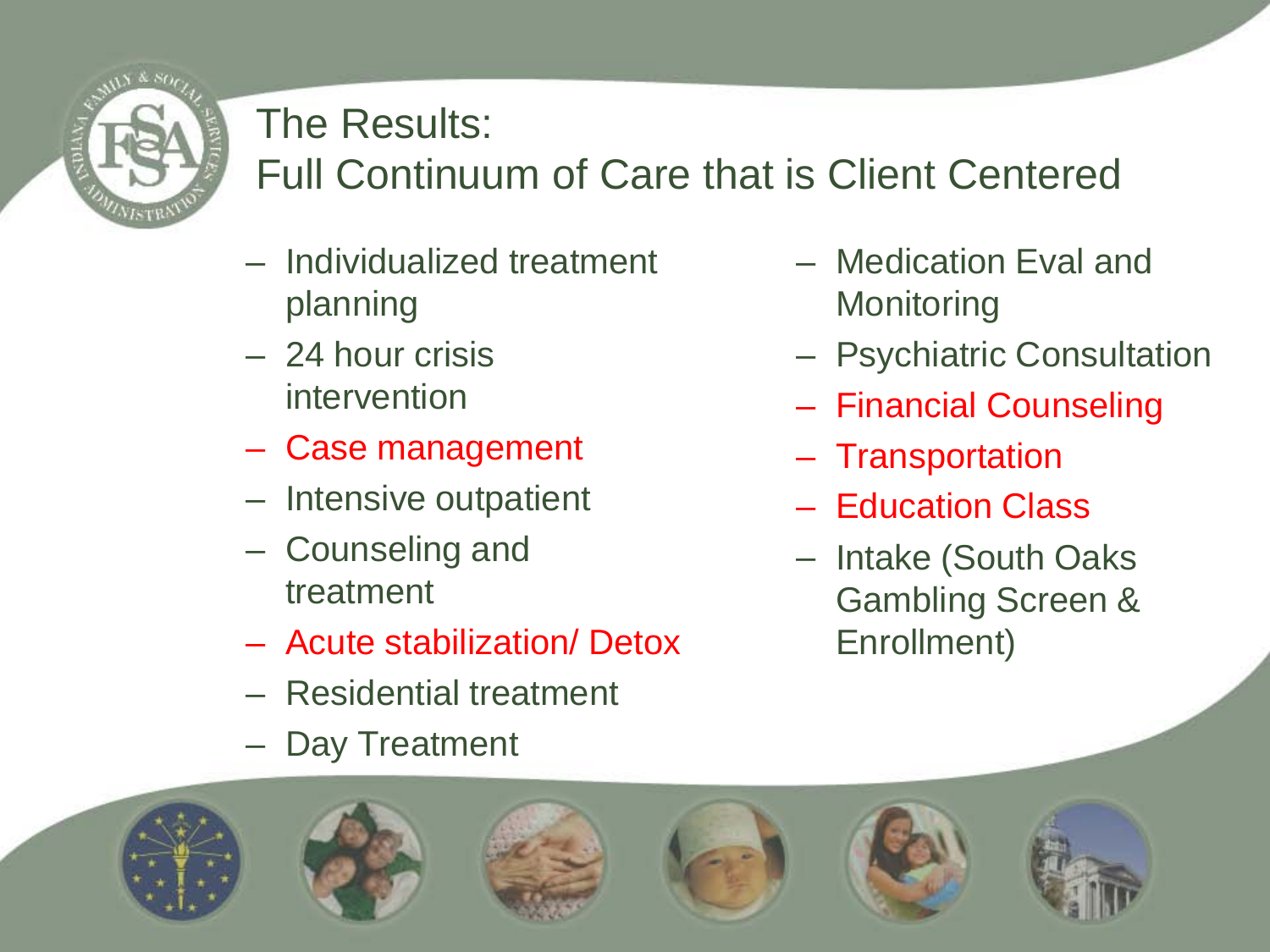

## Engagement of Endorsed Providers

- Mandatory phone conferences
- Distributed minutes from conferences via e-mail
- E-mail blasts regarding upcoming changes and Web Infrastructure for Treatment Services (WITS) Training
- The ability to bill for problem gambling treatment services after July 1, 2010 was contingent on completion of WITS training
- Educated providers on the prevalence of problem gambling

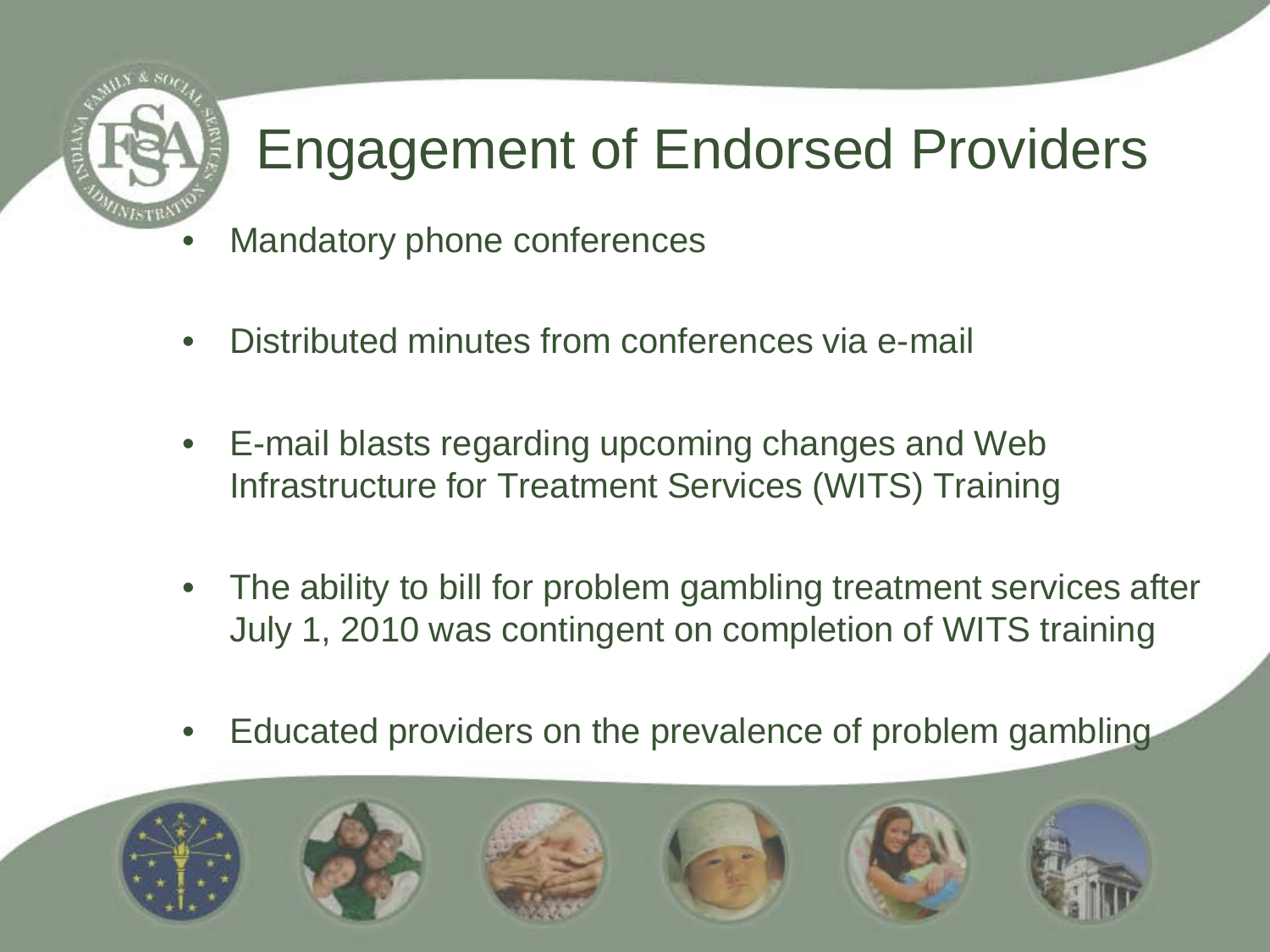

## Streamlined the Screening Process

- Special Conditions state that all endorsed problem gambling providers are required to use the South Oaks Gambling Screen
- All Providers regardless of endorsement status are required to screen for problem gambling and refer to an endorsed provider
- Educated providers on the importance of screening for cooccurring disorders
- Educated providers that DMHA technology is capable of tracking an individual who has a co-occurring disorder

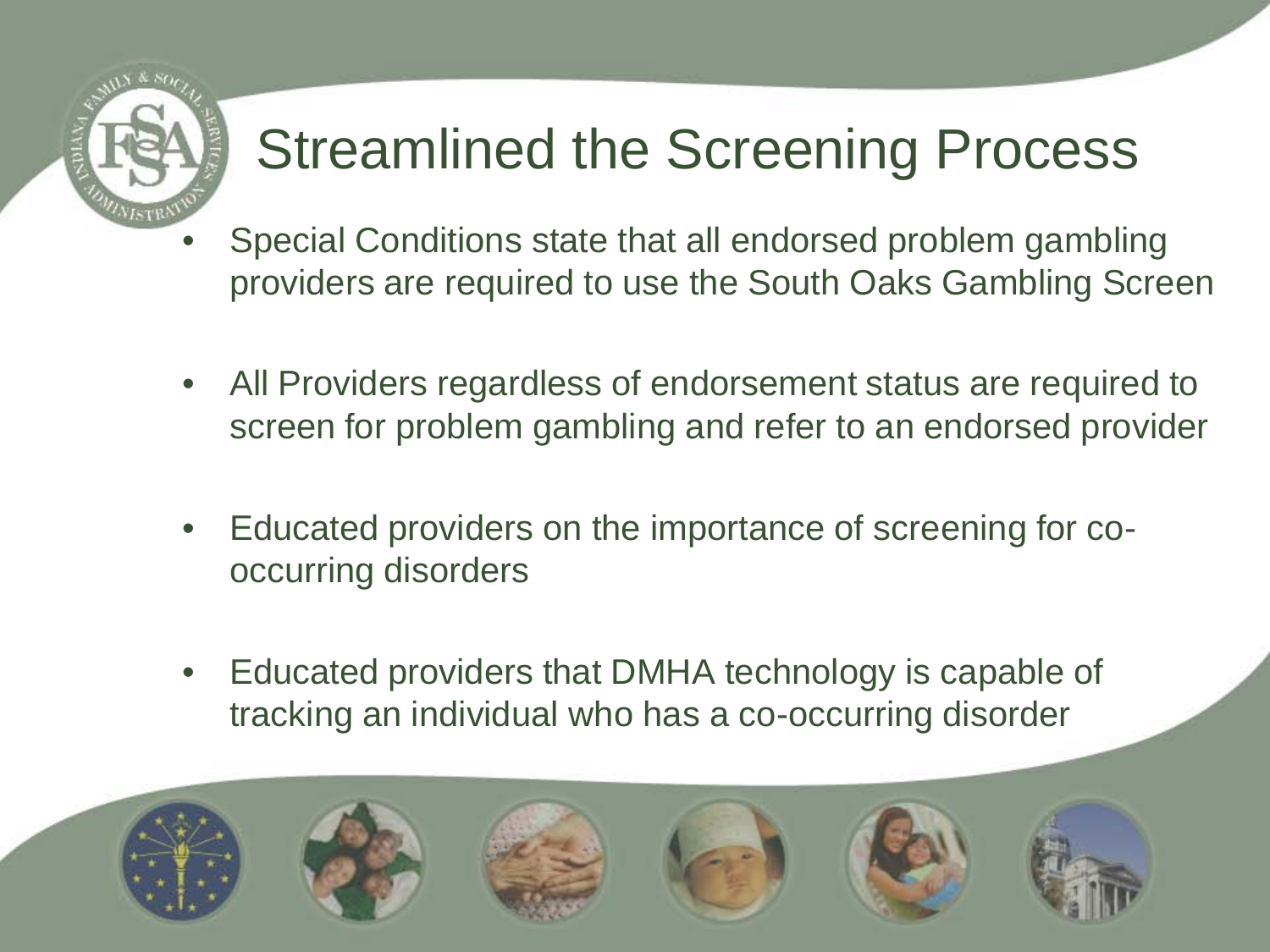## The Creation of the Indiana Problem Gambling Treatment Resource Network

- Collaborated with the Indiana Problem Gambling Awareness Program
- Created a resource manual which contained:
	- Background on gambling in Indiana
	- Special Conditions/ Definitions for Reimbursement
	- WITS Billing and Entry
	- Education and Outreach
	- Training/ Certification
	- Contacts and DMHA Updates
	- Additional Resources

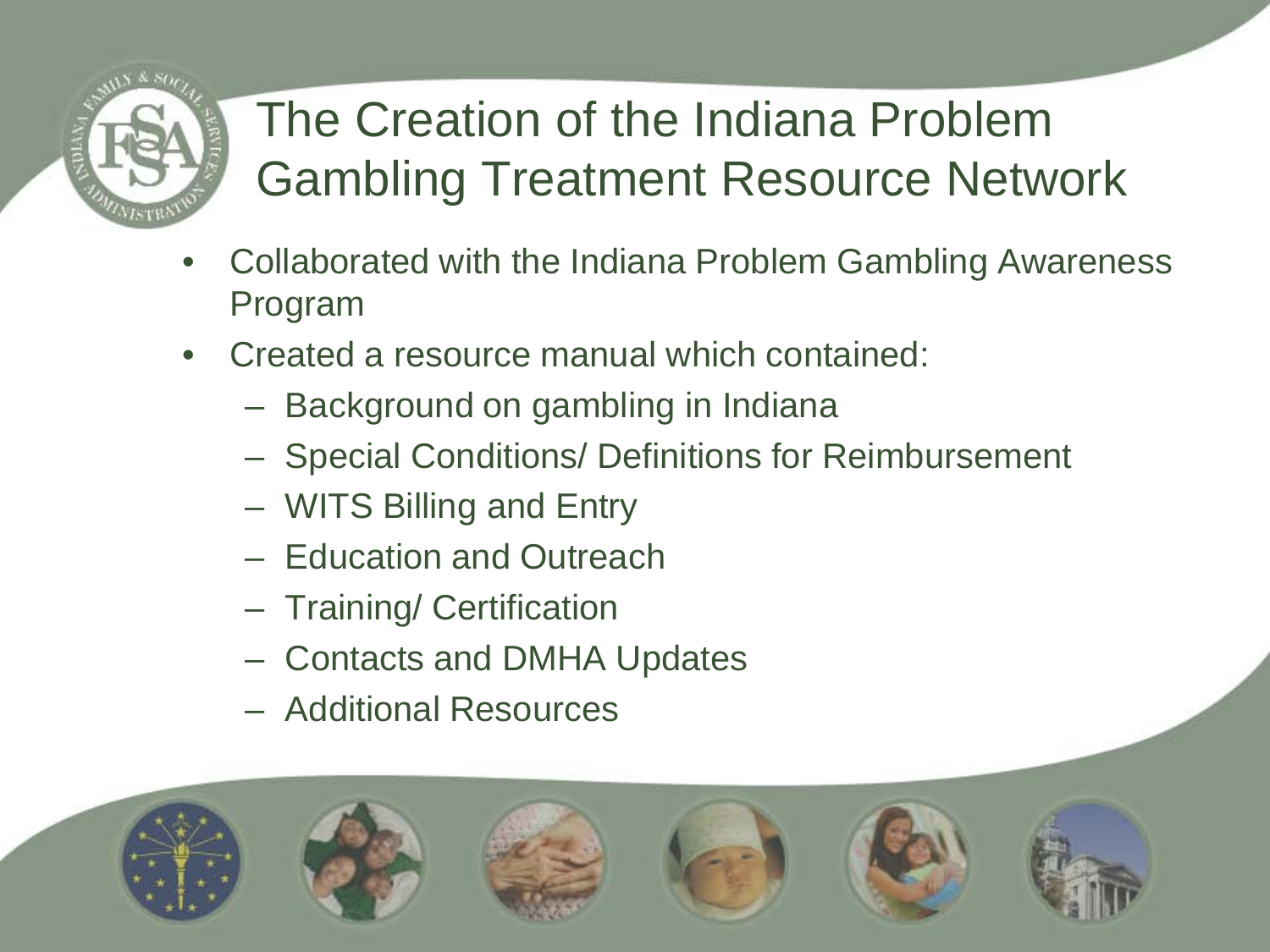

## Connecting the Dots…

- Created a brochure to support the fee for service changes
- Support boxes were mailed to all the Endorsed Providers containing a hard copy of the manual, brochures, educational manual, and videos and other resources

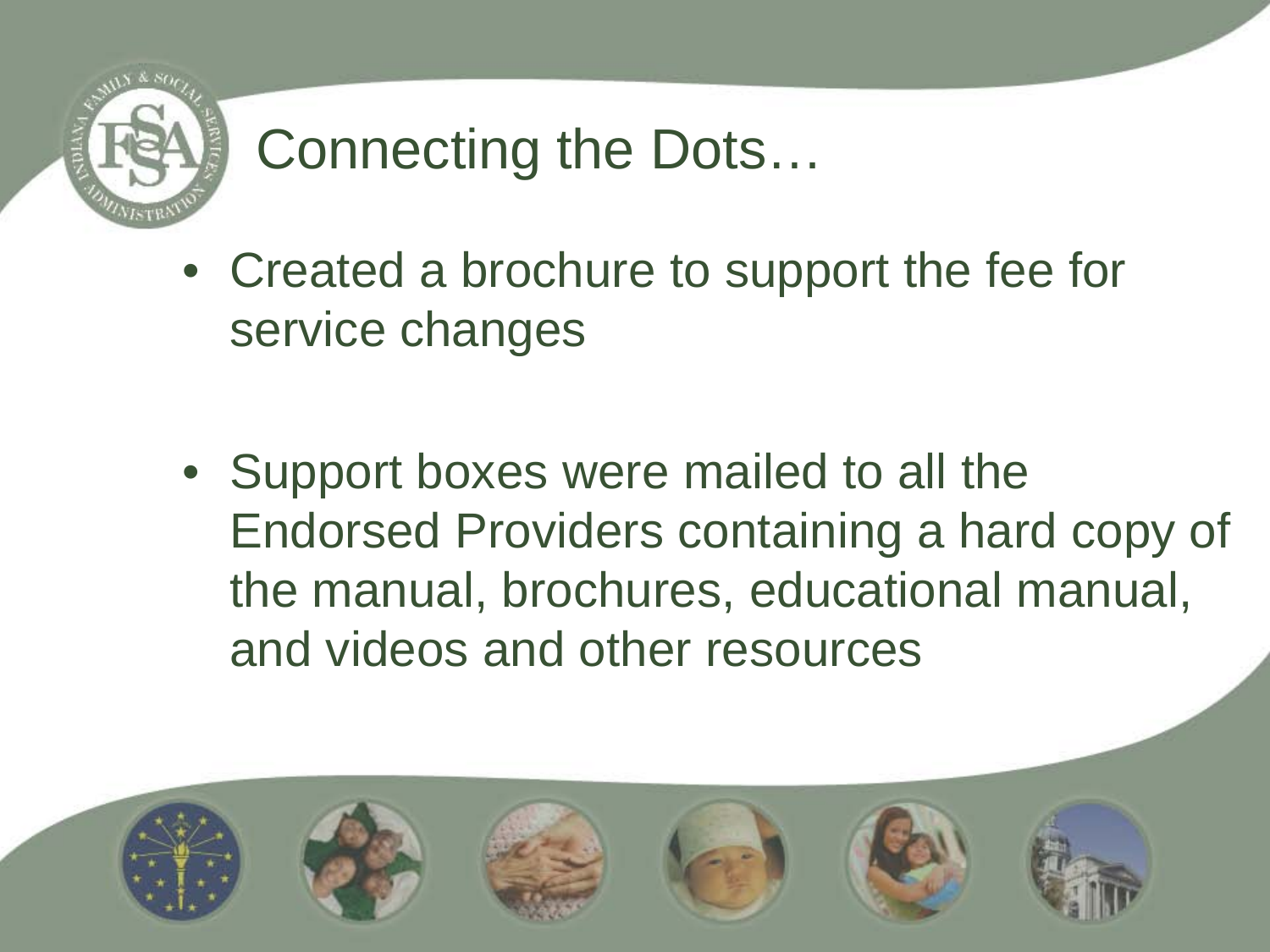

## Innovation in the Delivery of Treatment

#### Problem Gambling Transformation Process

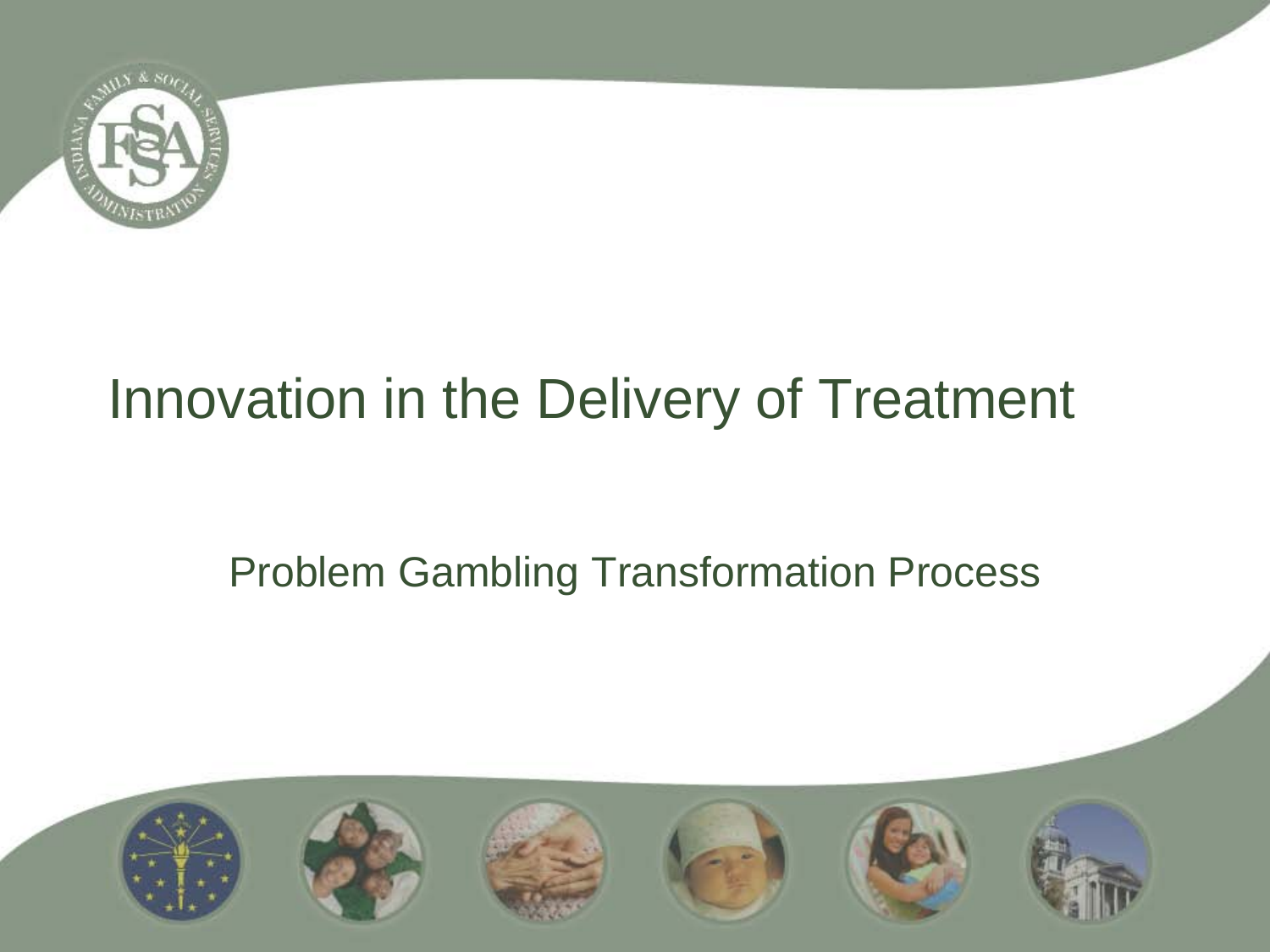

## Current Initiatives

- 28 Endorsed Providers in the state
	- Endorsed Providers are advertised on the website and linked to the National Council on Problem Gambling, Indiana Council on Problem Gambling, & The Indiana Problem Gambling Awareness Program
	- Connected to the Hotline
	- Small scale Billboard Campaign
		- Features the hotline #

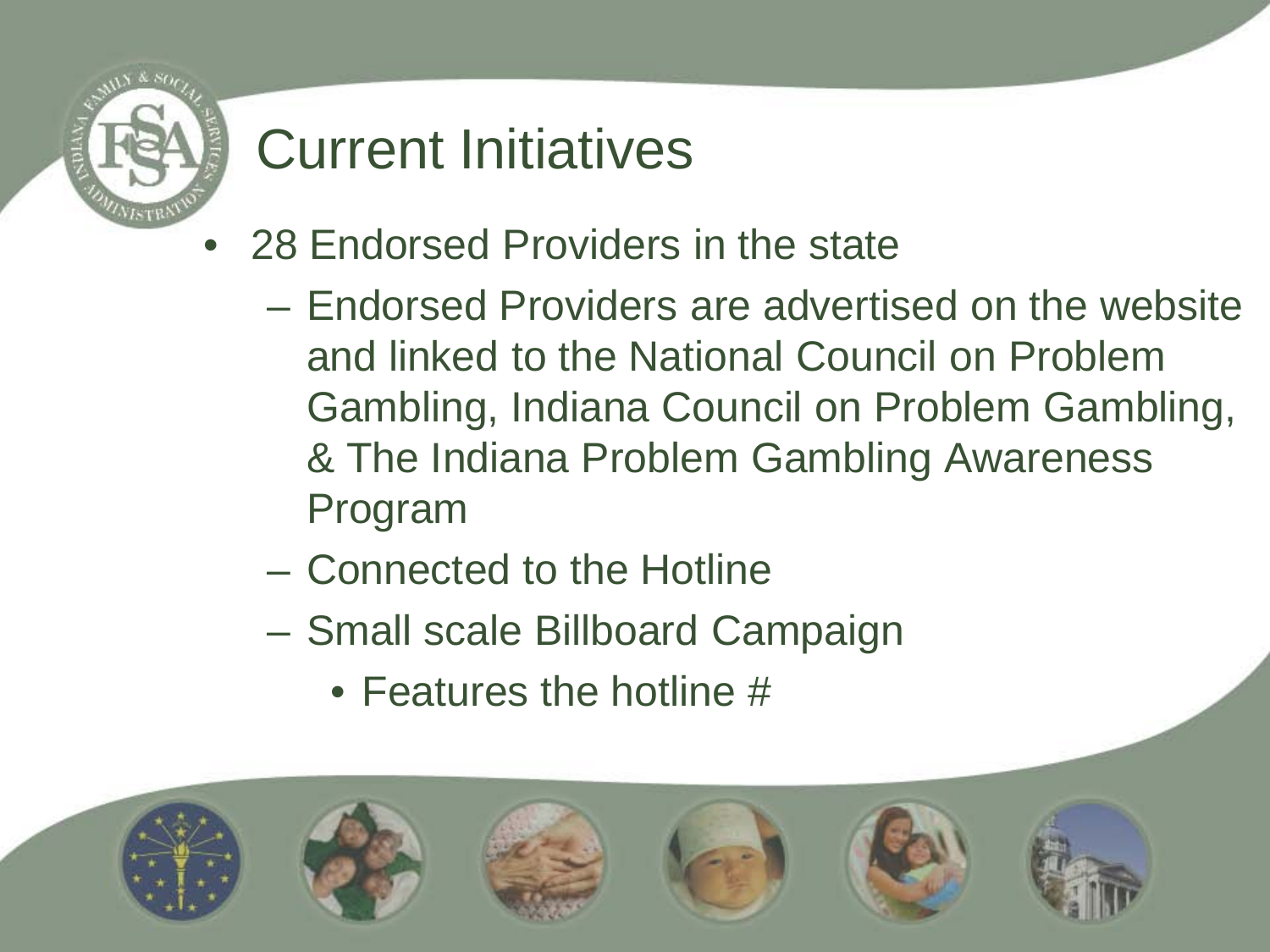

## Current Initiatives Cont…

- **Free training** 
	- More then a 100 professionals have been trained
- Free clinical supervision calls
- Annual Conference in partnership with the Mid-Central Alliance on Problem Gambling
	- Provided 30 scholarships to providers SFY 2010
- Free annual training to highlight Problem Gambling Awareness Week

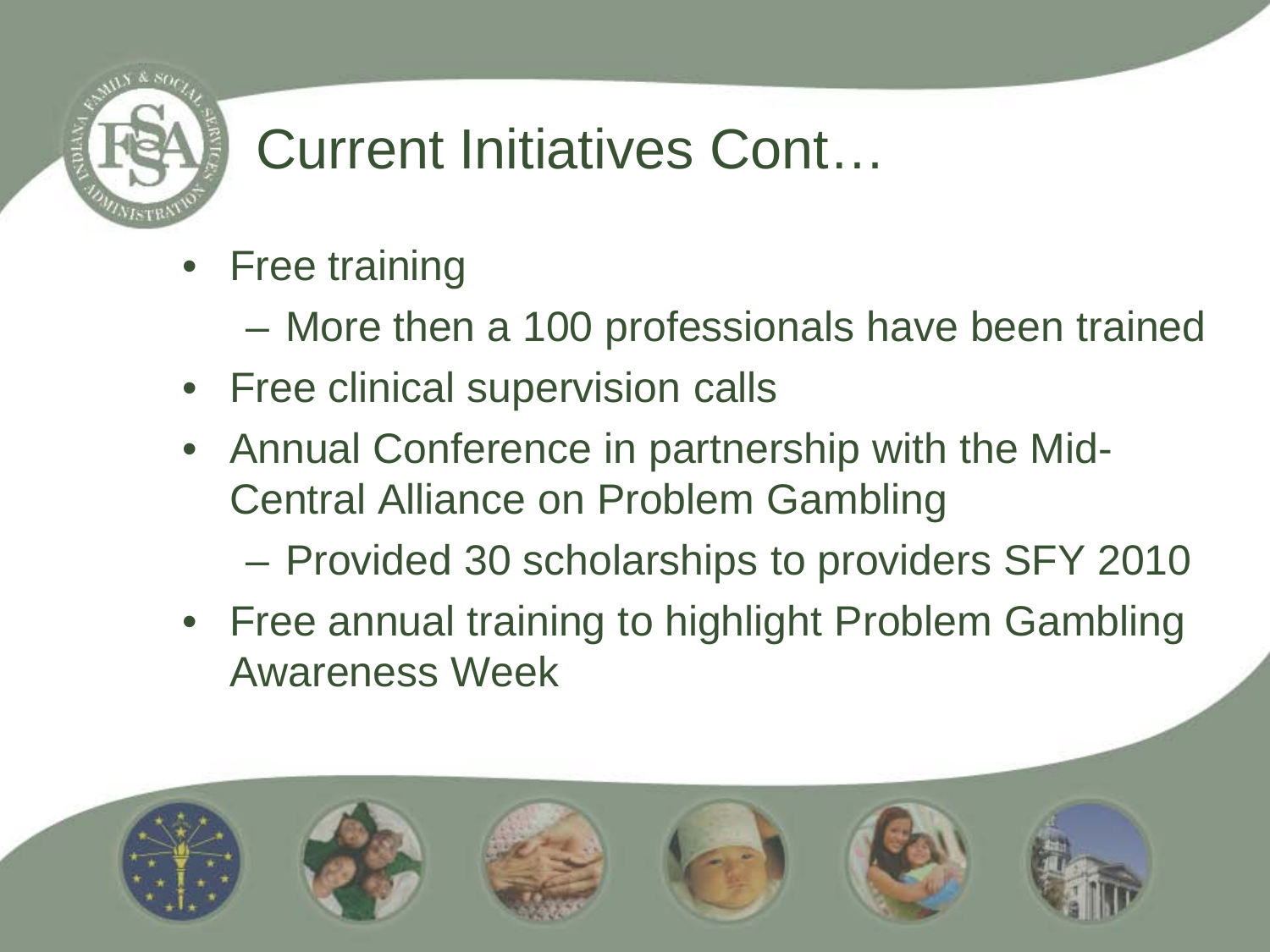

## Criminal Justice Partnerships

Indiana Department of Corrections 9 TC's

- Total number of offenders- 1,728
	- No Problem- 57.8% (997 offenders)
	- Some Problem- 18.9% (326 offenders)
	- Problem Gamblers- 7.3% (127 offenders)
	- Pathological Gamblers- 9.9% (171 offenders)

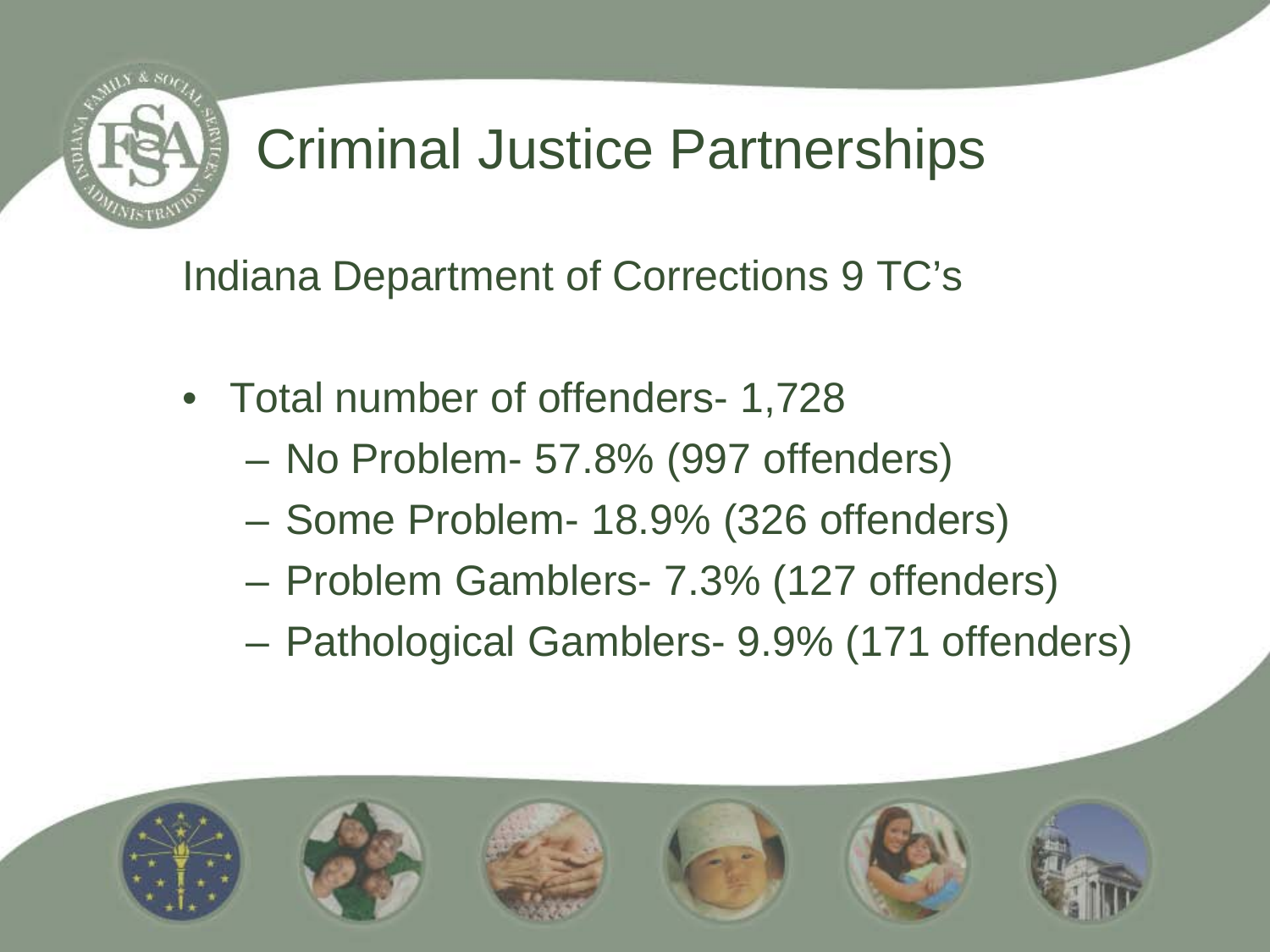

## Criminal Justice Partnerships

- Problem
	- Marion-22
	- Allen- 12
	- Dubois, Lake, and Madison- 5
- Pathological
	- Marion- 54
	- Elkhart-18
	- Lake- 17
	- Allen- 13
	- Vanderburgh- 12

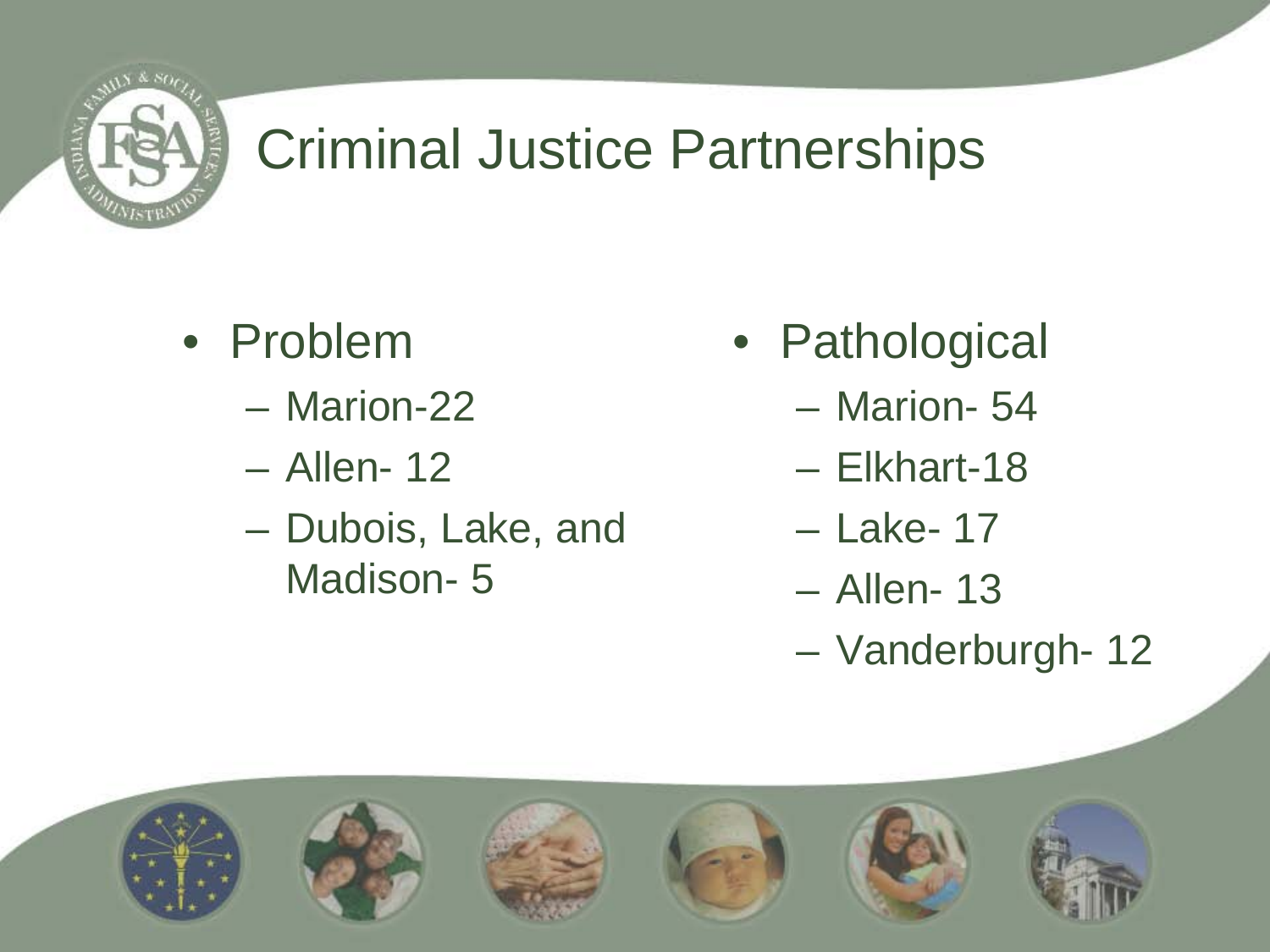

## Developing New Relationships

- Contract with criminal justice agencies through the Indiana Prevention Resource Center to screen for problem gambling and refer to endorsed provider
	- Monroe, Shelby, Allen, and Warrick
		- Marion and Vanderburgh are in process
			- To new to report outcomes

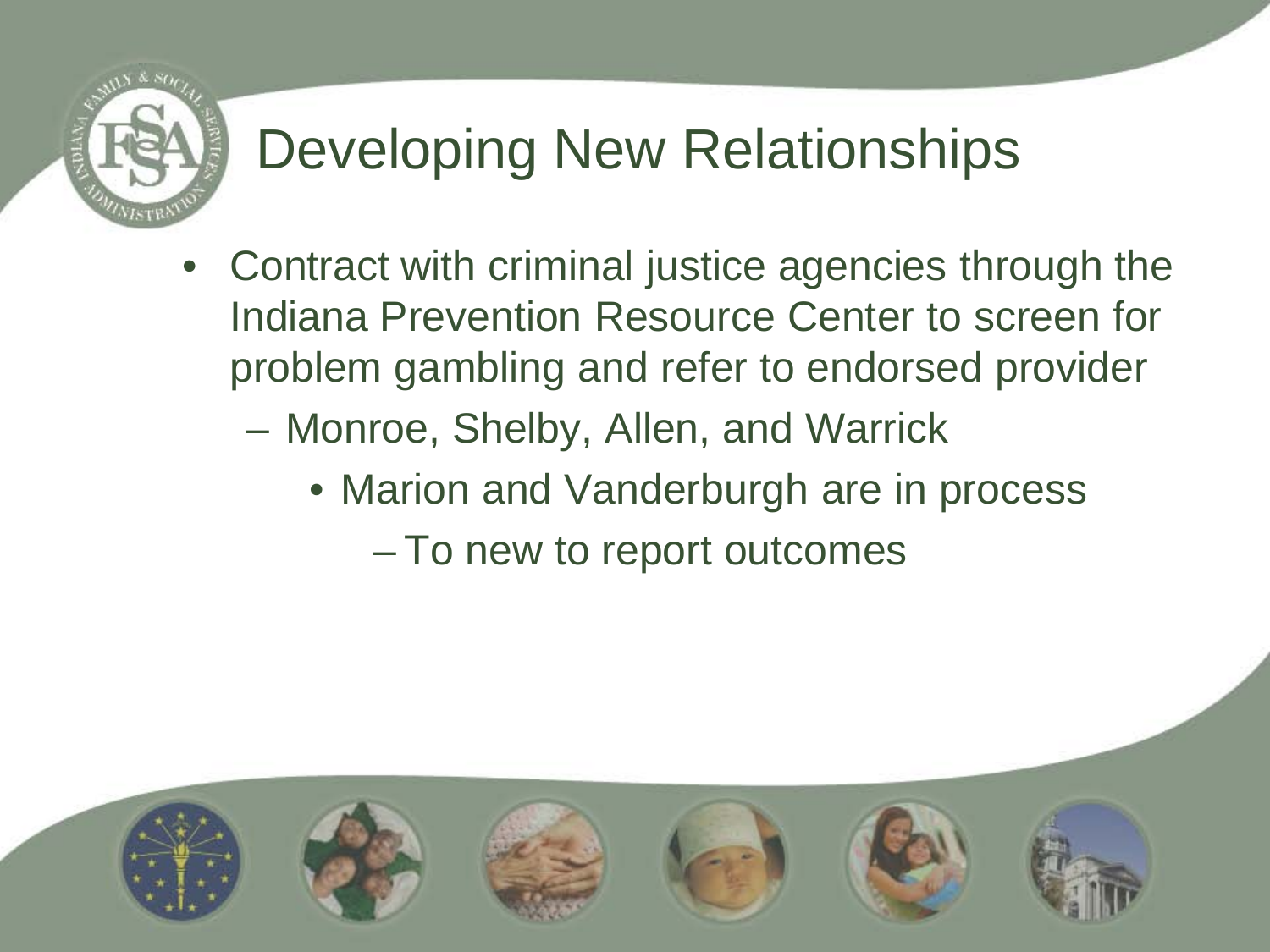

## Embracing New Partners

- Access to Recovery- Recovery Consultants are screening for problem Gambling and Making referrals to endorsed providers
	- Marion, Lake, Allen, Vanderburgh, Elkhart, St. Joseph and Vigo
		- 4,093 individuals screened since January 2010
			- 434 scored a 3 or more on the SOGS  $(10.6\%)$ 
				- » 62 referred to treatment, 4 followed through

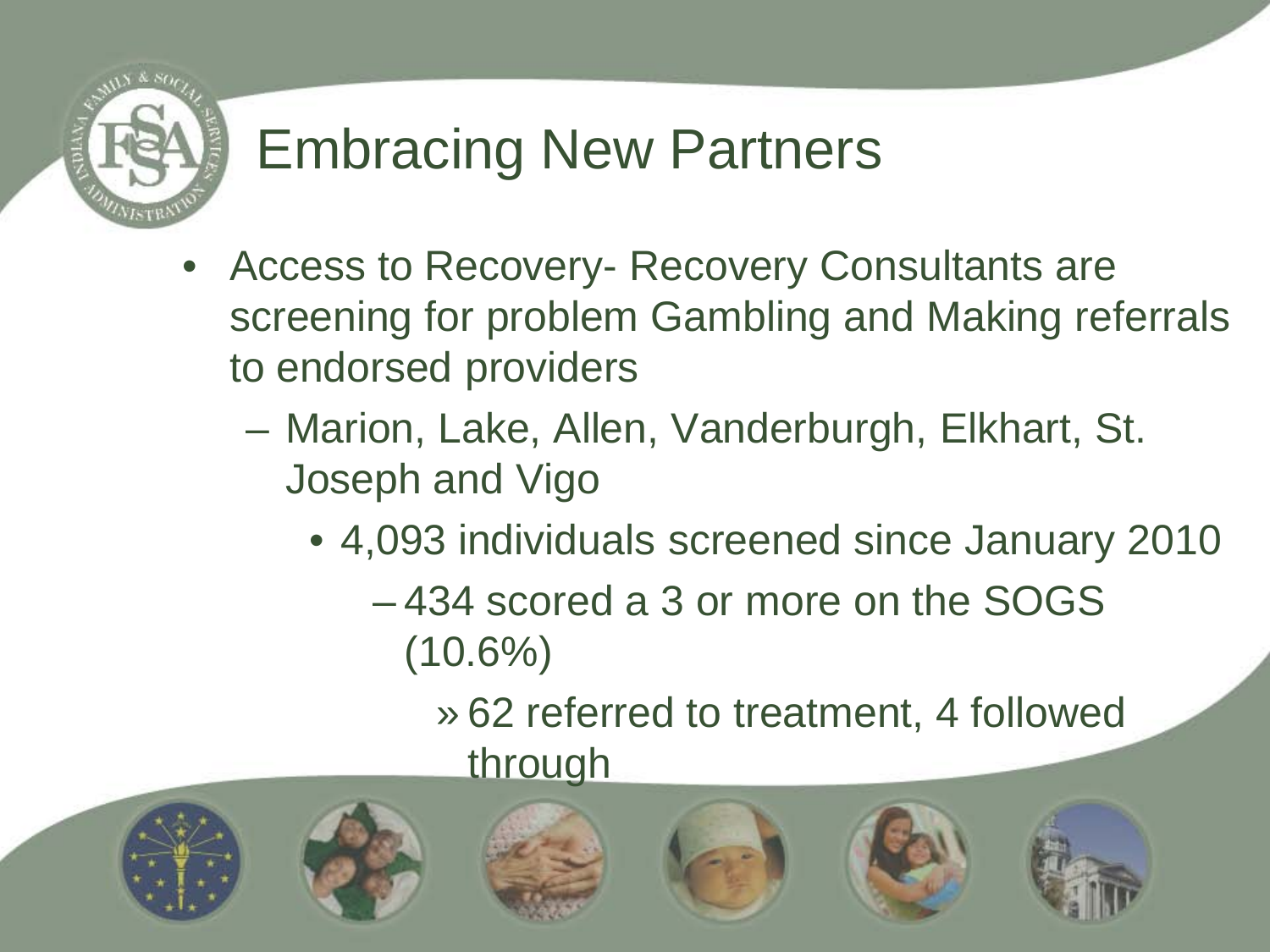





#### **Nothing is ever achieved without Enthusiasm**

-Ralph Waldo Emerson